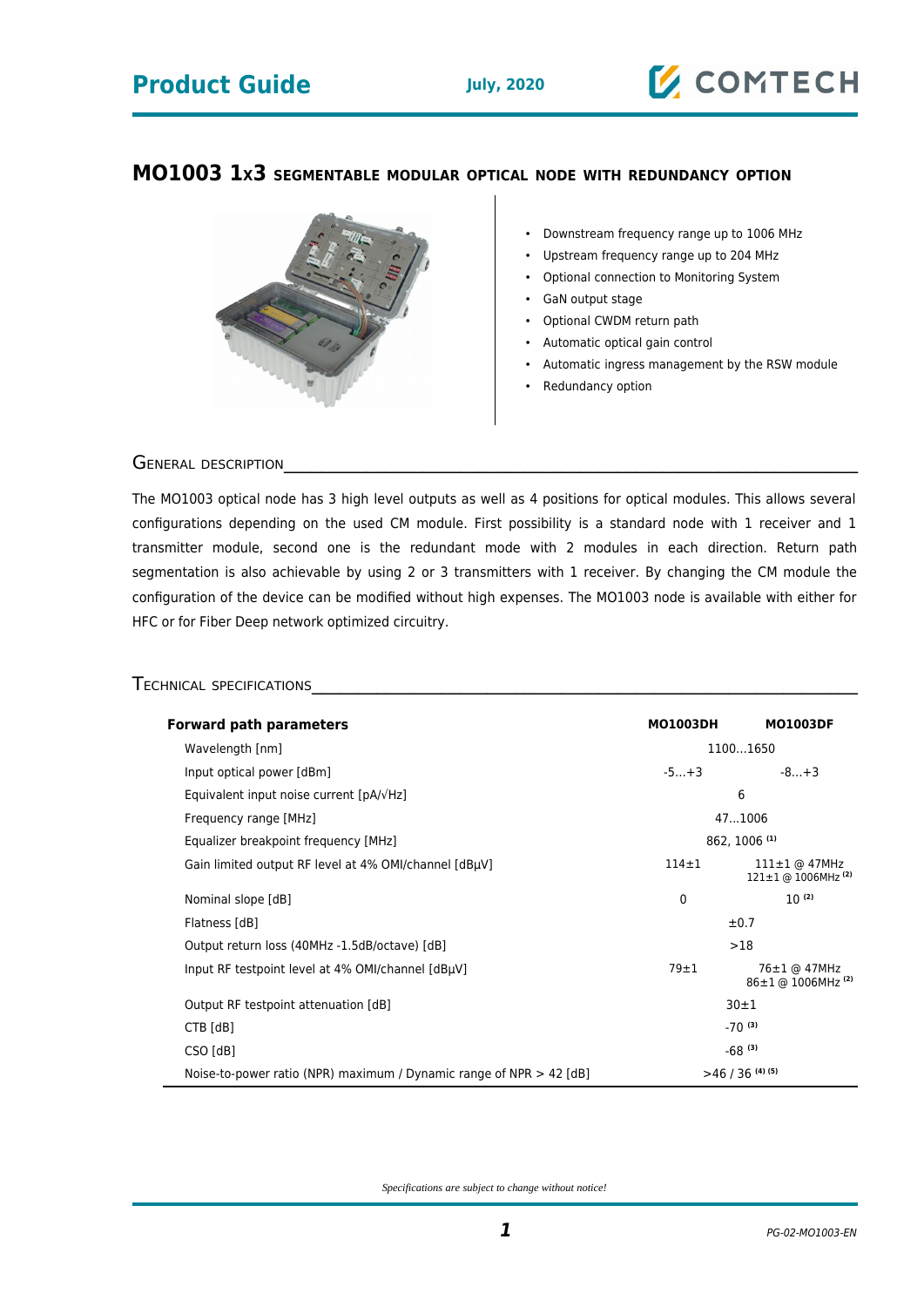

#### **Reverse path parameters**

| Output optical power [mW]                                           | 2, 4 $(3, 6$ dBm $)$ <sup>(6)</sup>  |
|---------------------------------------------------------------------|--------------------------------------|
| Wavelength [nm]                                                     | 1310 DFB, 12701610 CWDM              |
| Frequency range [MHz]                                               | 5204                                 |
| Diplex filter [MHz]                                                 | 65/85, 85/105, 204/258               |
| RF input level (10% OMI/channel) [dBµV]                             | $78 \pm 1$                           |
| Flatness [dB]                                                       | ±0.5                                 |
| Input return loss (40MHz -1.5dB/octave) [dB]                        | >18                                  |
| Reverse path RF testpoint level [dBµV]                              | $70+1/-2$ <sup>(7)</sup>             |
| Ingress control switch (RSW) states                                 | 0dB/-6dB/-50dB, 0dB/-6dB/-50dB/HPF20 |
| Noise-to-power ratio (NPR) maximum / Dynamic range of NPR > 36 [dB] | $45/9^{(8)}$                         |
| <b>General parameters</b>                                           |                                      |
| RF connector                                                        | 5/8"                                 |
| Optical connector                                                   | SC/APC, EURO2000                     |
| Power supply voltage [VAC]                                          | $\sim$ 3065; $\Pi$ 3590              |
| Maximum power consumption [W]                                       | 52                                   |
| Maximum current feed-through [A]                                    | 10                                   |
| Hum modulation [dB]                                                 | 70                                   |
| Screening factor [dB]                                               | 80                                   |
| Degree of protection                                                | <b>IP65</b>                          |

Weight [kg] 4.9

(1) Defined by pluggable alignment modules

(2) Slope breakpoint frequency is adjustable via jumper (862 MHz or 1006 MHz)

(3) 60 dBmV at 1000 MHz, 22 dB extrapolated tilt, 79 analog + 75 digital channels (-6 dB offset)

(4) Measured with flat full spectrum load between 47 and 1006 MHz, 1.8% OMI/ch, received power -2 dBm

Temperature range [°C]  $-20...+50$ Dimensions [mm] 275x200x175

(5) NPR<sub>max</sub> at output level of 40 dBmV/ch

(6) 4 mW (6 dBm) output optical power is available only in case of CWDM reverse path lasers

(7) Value measured at 10% OMI/ch

(8) Measured with flat full spectrum load between 5 and 204 MHz, received power -6 dBm

*Specifications are subject to change without notice!*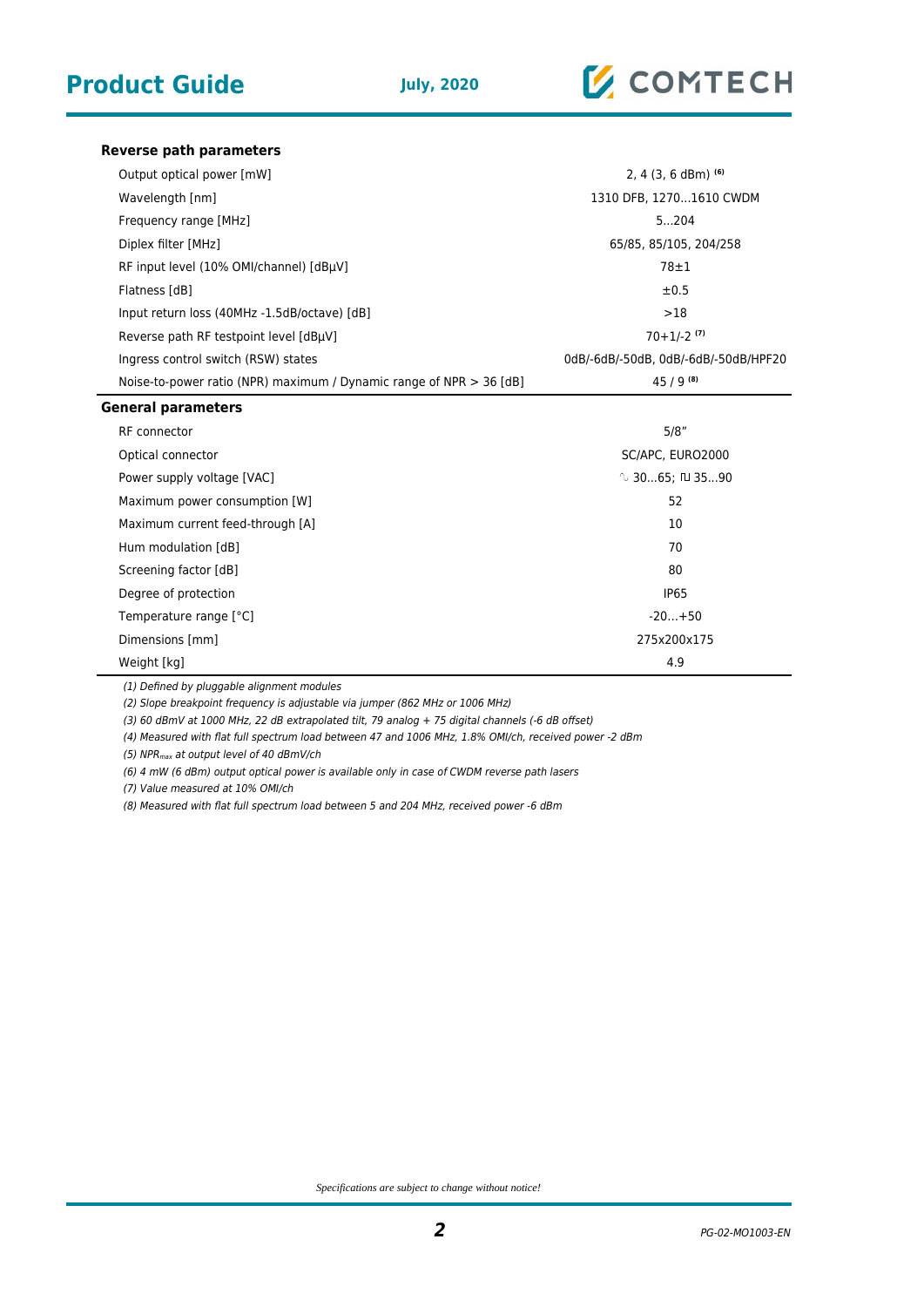# **Product Guide** July, 2020

# **Z** COMTECH

BLOCK DIAGRAM



*Specifications are subject to change without notice!*